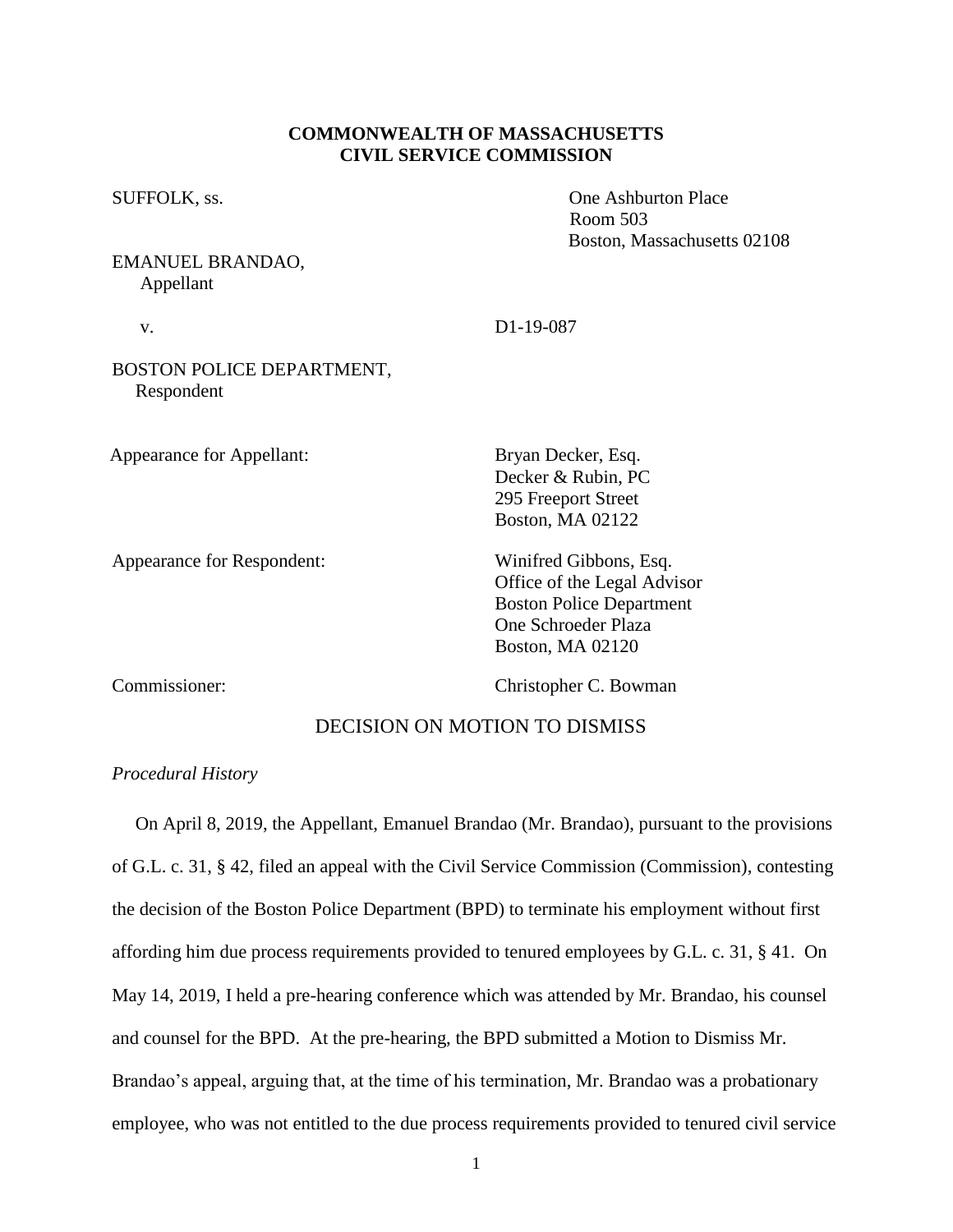employees, including a local appointing authority hearing and the right to file an appeal with the Commission. On May 23, 2019, Mr. Brandao filed an opposition to the BPD's Motion to Dismiss.

#### *Background*

The following facts do not appear to be in dispute:

- 1. The Boston Police Academy (BPA) provides training for new Boston Police recruits. The BPA's Massachusetts Criminal Justice Training Council-approved program is about 30 weeks in length and divided into two sections: curriculum and practicum. The curriculum or written portion involves training in laws, rules, and tactics, and evaluations by examinations. The second part, which occurs about 2.5 months after the start of the Academy program, is practical or hands-on training.
- 2. Mr. Brandao began his required training at the Boston Police Academy on December 5, 2016.
- 3. Upon beginning the Boston Police Academy on December 5, 2016, the student officers, including Mr. Brandao, received a copy of Boston Police Academy Rules and Procedures which state in part that a probationary period does not include time spent on a leave of absence.
- 4. The last day of training at the Academy was June 16, 2017. On that day, the Boston Police Commissioner came to the Boston Baptist College, a facility being used that day for training, and swore in the Boston student officers as Boston police officers. After being sworn in, the Boston recruits were issued a badge and a gun. The reason for swearing in the Boston recruits that day was so Boston recruits could serve as full sworn Boston Police officers during the "Sail Boston" event that was scheduled to occur that weekend.
- 5. On June 17, 2017, Mr. Brandao began performing the duties of a Boston Police Officer as part of the Sail Boston event.

2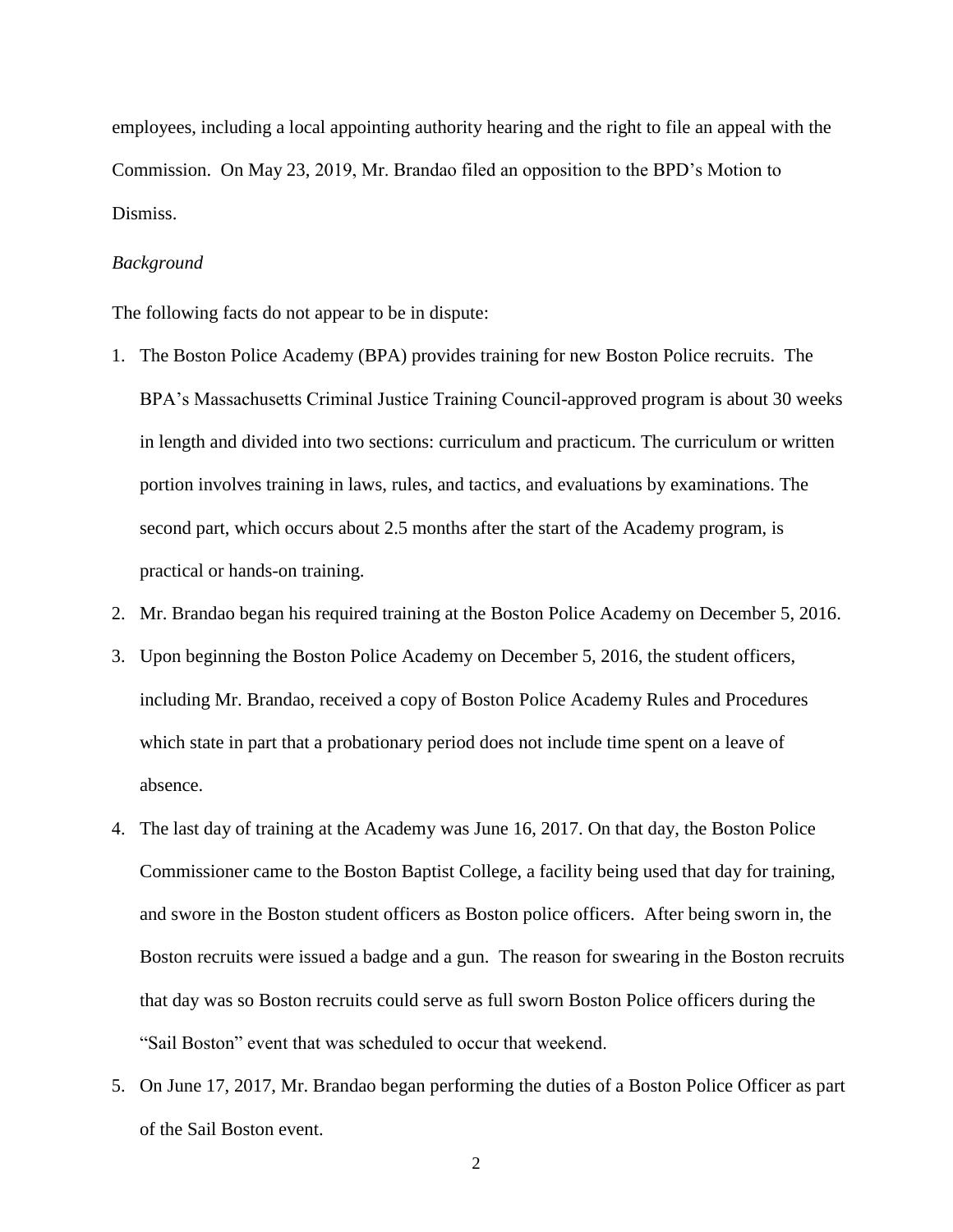- 6. On June 21, 2017, a graduation ceremony was held at the IBEW Union Hall in Boston.
- 7. A Police Commissioner's Personnel Order dated June 21, 2017 stated, "the following named Student Officer [including Mr. Brandao], assigned to the Bureau of Professional Development, Student Officer Unit, Org. #71020, are hereby appointed Probationary Police Officers, effective Friday, June 16, 2017 and hereby reassigned to the BPD / Academy, Org. # 71000. The Probationary Police Officers will be detailed to the below assignments effective Saturday, June 24, 2017."
- 8. Pursuant to a memorandum from the state's Human Resources Division (HRD) dated March [21, 2003,](https://www.mass.gov/files/documents/2016/07/nz/impact-student-officer-bill.doc?_ga=2.219175705.1233781130.1560798285-542557170.1552248761) " … a police officer's twelve-month probationary period begins upon successful completion of the police academy and allowed to perform the duties of a police officer."
- 9. Consistent with the 2003 HRD directive, the Commission, in [Patterson v. Town of](https://www.mass.gov/files/documents/2016/07/px/patterson-ralph-112008.pdf)  [Plymouth,](https://www.mass.gov/files/documents/2016/07/px/patterson-ralph-112008.pdf) 21 MCSR 650 (2008), concluded that Mr. Patterson's probationary period began upon graduating from the Police Academy and being sworn in as a police officer (as opposed to a future date when he worked his first shift). $<sup>1</sup>$ </sup>
- 10. Mr. Brandao took a leave of absence for military leave from October 5, 2017 to November 14, 2017.
- 11. Mr. Brandao took a second leave of absence for military leave from January 8, 2018 to December 27, 2018.
- 12. The BPD did not issue Mr. Brandao a written notice that it was extending his probationary period by the number of days he was on military leave following his leaves.

l

<sup>&</sup>lt;sup>1</sup> The Commission relied on <u>Board of Selectmen of Brookline v. Smith</u>, 58 Mass.App.Ct. 813, 792 (2003) to support its conclusion in Patterson regarding the probationary period start date. However, in Smith, the question of whether the date of swearing in or the date of actual work was the starting point was not at issue. The issue in Smith was whether time in the Police Academy counted toward the probationary period. Although Smith referred to the swearing in date as the start of the probationary period, there was no indication that Smith did or did not work that day, a matter that was irrelevant in that case. The Commission's decision in Patterson, however, was consistent with the 2003 HRD directive and the Commission has not issued a decision contrary to Patterson in regard to the start date of a probationary period since its issuance.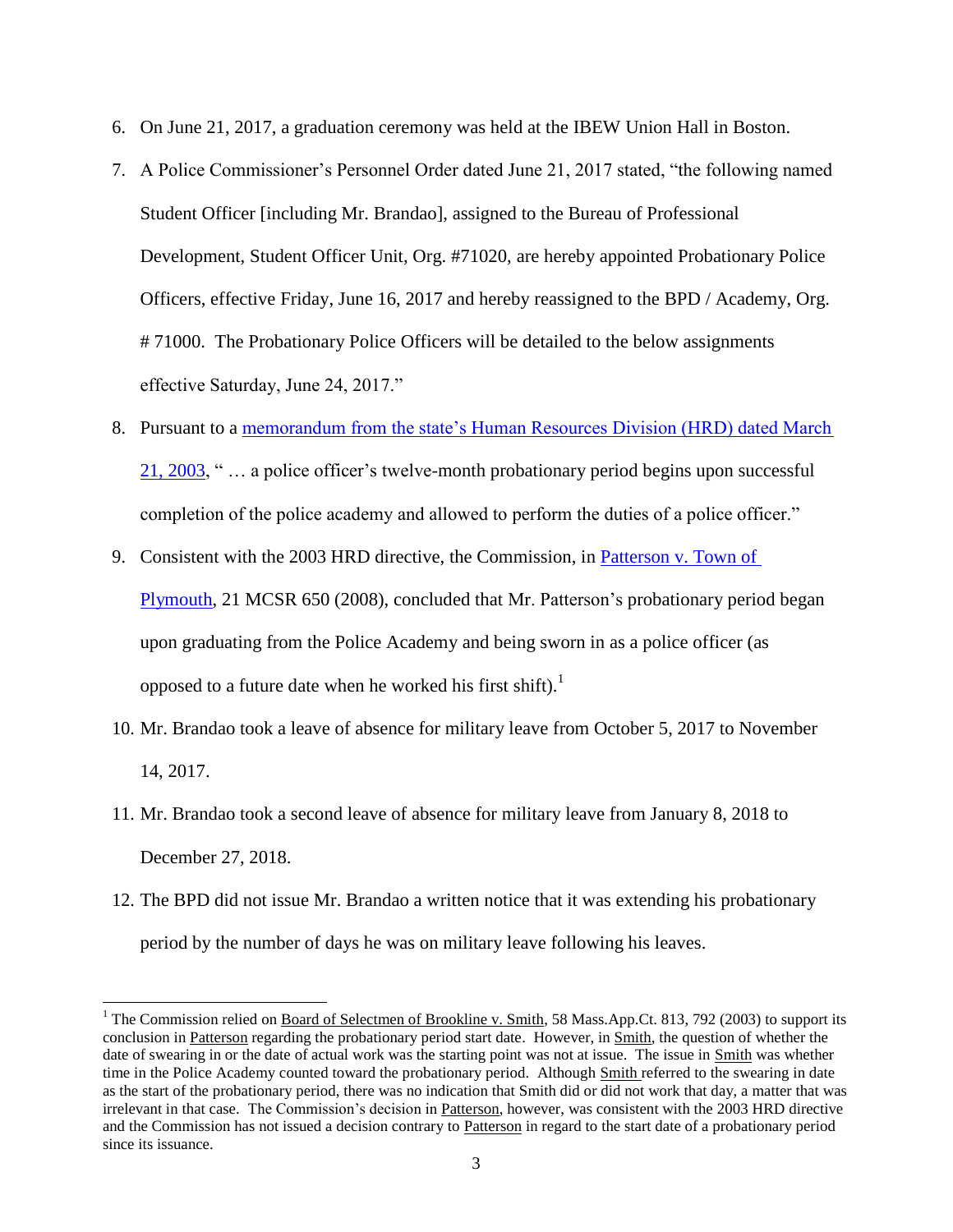- 13. On February 4, 2019, the BPD placed Mr. Brandao on paid administrative leave.
- 14. As of February 4, 2019, Mr. Brandao had performed the duties of a police officer on a fulltime basis for 197 days.
- 15. On March 28, 2019, the BPD issued Mr. Brandao a termination letter, stating in part:

"I hereby notify you that your conduct during your probationary period has been unsatisfactory and renders you unfit to be a police officer with the Boston Police Department. Specifically, on or about February 2, 2019, while off-duty and in Rhode Island, you failed to properly secure your Department-issued firearm when you gave you[r] vehicle keys to a civilian and that civilian used those keys to take your firearm"

16. By letter dated April 2, 2019, the BPD notified the Personnel Administrator (HRD) of Mr. Brandao's termination.

17. The BPD did not provide Mr. Brandao with the due process rights provided to permanent,

tenured civil service employees, including prior notice, a local hearing, and copies of the

civil service law regarding appeal rights, as they concluded that he was in his probationary

period at the time of his termination.

# *Applicable Law*

G.L. c. 31, § 34 states in relevant part:

"During the probationary period, he may be subject to a performance evaluation during his first two months of service and a second evaluation may be conducted at least one month prior to his sixth month anniversary date of service. The appointing authority may extend the probationary period for a period of two months if the second evaluation of the probationary employee is unsatisfactory. Such evaluation may be utilized by the appointing authority, but in no instance shall the appointing authority be required to consider the results of such evaluation in a determination of granting such employee permanent or tenured status. Nothing contained herein shall require an appointing authority to evaluate a probationary employee and in no such instance shall such evaluation grant such probationary employee any greater rights than those contained in this section.

…

If the conduct or capacity of a person serving a probationary period or the character or quality of the work performed by him is not satisfactory to the appointing authority, he may, at any time after such person has served thirty days and prior to the end of such probationary period, give such person a written notice to that effect, stating in detail the particulars wherein his conduct or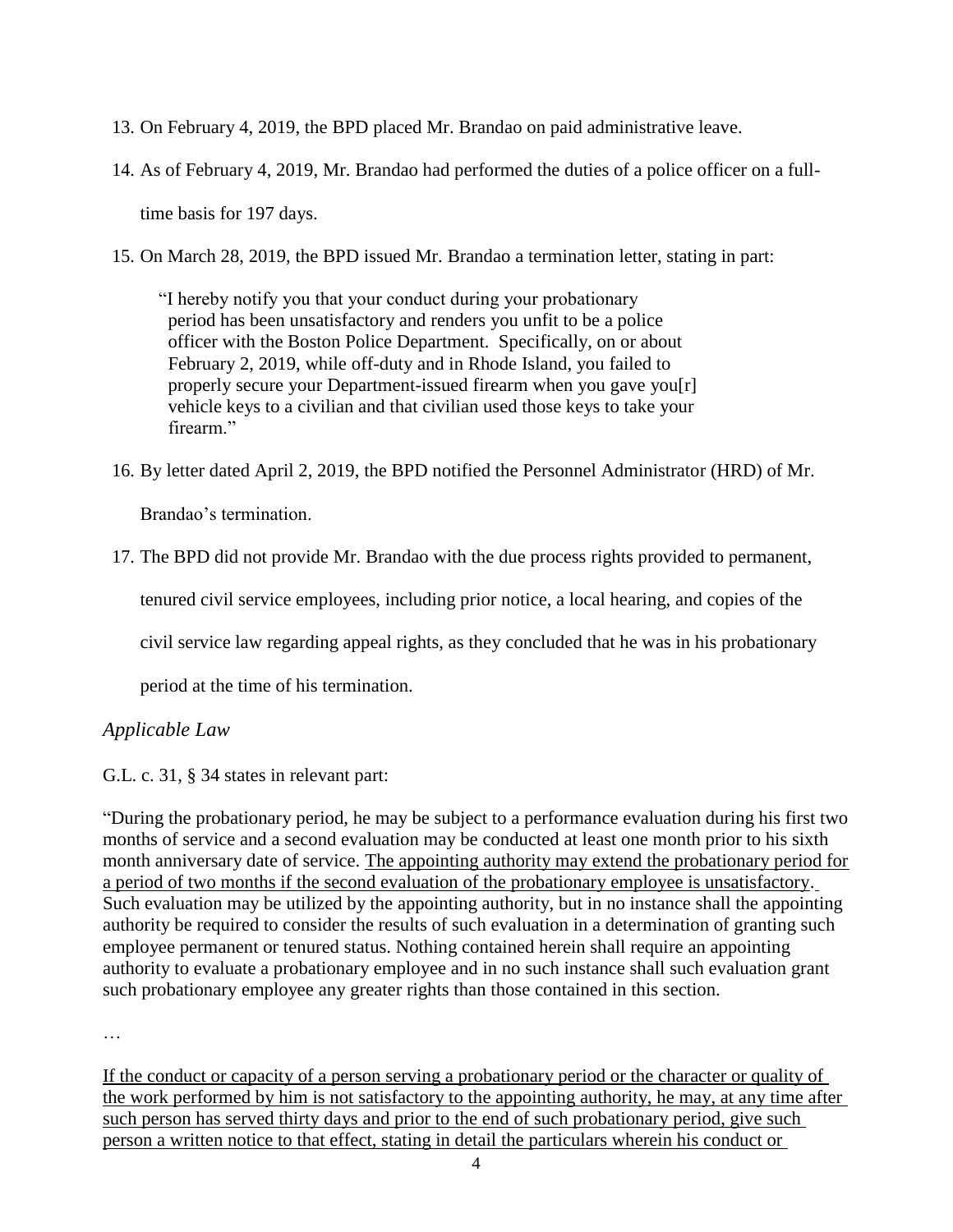capacity or the character or quality of his work is not satisfactory, whereupon his service shall terminate. The appointing authority shall at the same time send a copy of such notice to the administrator. In default of such notice, such person shall be deemed to be a tenured employee upon the termination of such period.

If a full-time civil service employee is unable to work because of illness during the serving of his probationary period, the appointing authority may postpone the serving of such period, provided that such employee has served an amount of time adequate to satisfy the appointing authority that his services should be retained and provided, further, that such employee shall, upon resuming employment, be required to perform service equal to a full probationary period.

If a person at the time of his appointment or during the serving of his probationary period is not actually employed because of educational leave, he shall not be regarded as a tenured employee until he has served a full probationary period or the remainder thereof, as the case may be, following the termination of said educational leave and his commencing of or return to employment.

The probationary period of an employee shall not be deemed to be interrupted by his temporary appointment pursuant to section six to a position in a higher title in the same departmental unit, by his temporary promotional appointment pursuant to section seven, or by his provisional promotion pursuant to section fifteen."

## G.L. c. 31, § 41 states in relevant part:

"Except for just cause and except in accordance with the provisions of this paragraph, a tenured employee shall not be discharged, removed, suspended for a period of more than five days, laid off, transferred from his position without his written consent if he has served as a tenured employee since prior to October fourteen, nineteen hundred and sixty-eight, lowered in rank or compensation without his written consent, nor his position be abolished. Before such action is taken, such employee shall be given a written notice by the appointing authority, which shall include the action contemplated, the specific reason or reasons for such action and a copy of sections forty-one through forty-five, and shall be given a full hearing concerning such reason or reasons before the appointing authority or a hearing officer designated by the appointing authority. The appointing authority shall provide such employee a written notice of the time and place of such hearing at least three days prior to the holding thereof, except that if the action contemplated is the separation of such employee from employment because of lack of work, lack of money, or abolition of position the appointing authority shall provide such employee with such notice at least seven days prior to the holding of the hearing and shall also include with such notice a copy of sections thirty-nine and forty. If such hearing is conducted by a hearing officer, his findings shall be reported forthwith to the appointing authority for action. Within seven days after the filing of the report of the hearing officer, or within two days after the completion of the hearing if the appointing authority presided, the appointing authority shall give to such employee a written notice of his decision, which shall state fully and specifically the reasons therefor. Any employee suspended pursuant to this paragraph shall automatically be reinstated at the end of the first period for which he was suspended. In the case of a second or subsequent suspension of such employee for a period of more than five days, reinstatement shall be subject to the approval of the administrator, and the notice of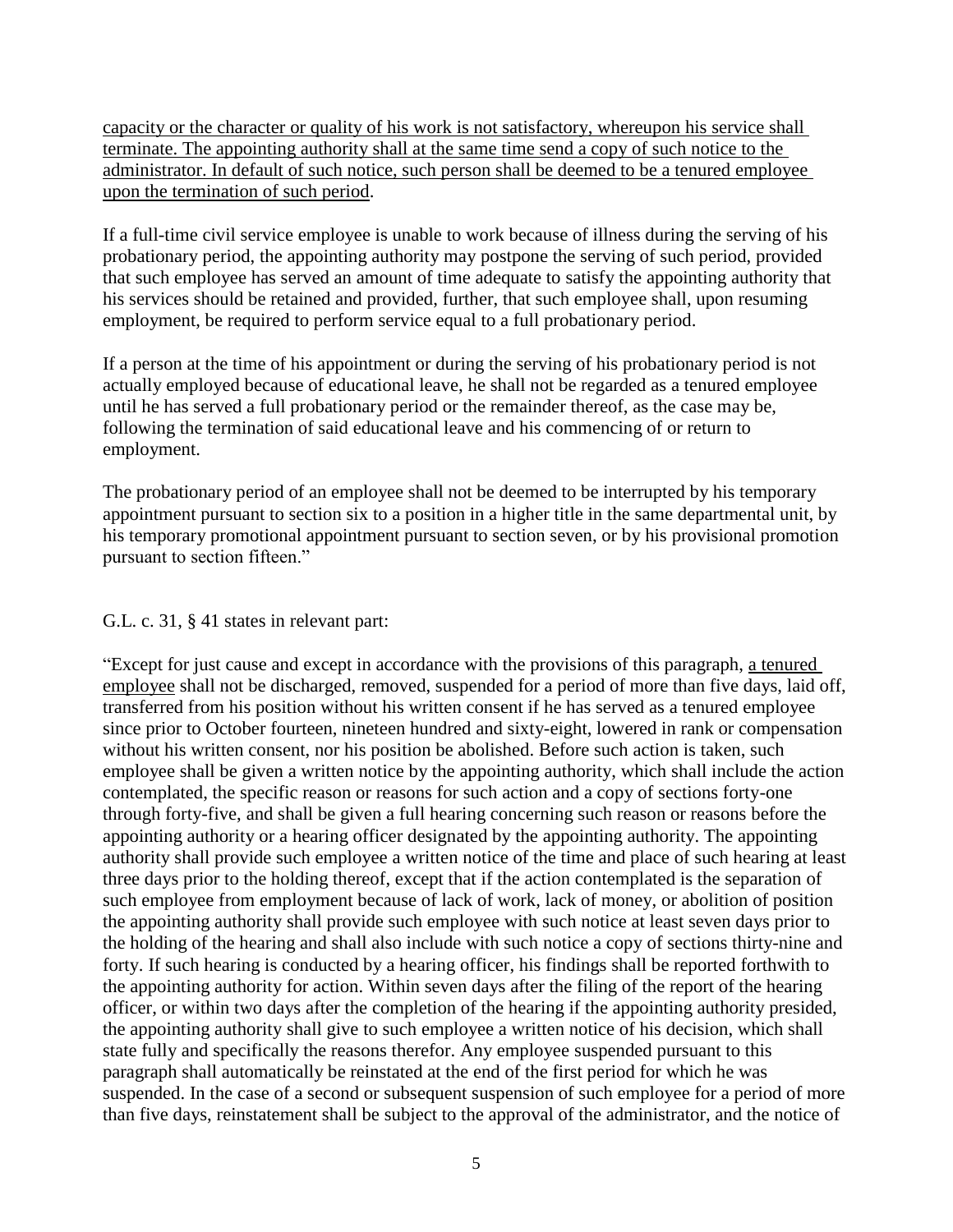contemplated action given to such employee shall so state. If such approval is withheld or denied, such employee may appeal to the commission as provided in paragraph (b) of section two."

## G.L. c. 31, § 61 states:

"Following his original appointment as a permanent full-time police officer or fire fighter in a city, or in a town where the civil service law and rules are applicable to such position, a person shall actually perform the duties of such position on a full-time basis for a probationary period of twelve months before he shall be considered a full-time tenured employee in such position, except as otherwise provided by civil service rule. The administrator, with the approval of the commission, may establish procedures to ensure the evaluation by appointing authorities, prior to the end of such probationary period, of the performance of persons appointed as regular police officers or fire fighters."

The Personnel Administration Rules state in relevant part:

# PAR.12 PROBATIONARY PERIOD

(2) The probationary period may be extended by the appointing authority beyond the period provided by law by the actual number of days of absence during the statutory period; written notice of such extension shall be given to the employee prior to the expiration of the statutory probationary period.

# PAR.13 LEAVES OF ABSENCE

(1) A civil service employee seeking a leave of absence or renewal of same for a period longer than three months shall submit a written request for the leave or renewal to the appointing authority at least twenty-one days before the leave unless submission within such time period is impracticable.

(2) When an appointing authority requests prior approval of the administrator for an employee leave of absence or renewal of a leave of absence under M.G.L. c. 31, §37, for a period to exceed three months, such approval shall be requested at least fourteen days before the leave or renewal of leave of the employee is to commence unless request within such time period is impracticable. Said request shall be in writing. A copy of the request shall be delivered to the affected employee. If approval is granted, the written notice of said approval by the administrator shall be delivered to the applicant.

## *Arguments*

 Mr. Brandao argues that: a) the BPD was required to notify him that his probationary period was being extended due to his leave of absence for military leave; b) the BPD failed to notify him that his probationary period was extended; and c) as a result of the failure to notify him of an extension of his probationary period, he had gained permanent status as of the time of his termination and was entitled to all of the due process rights afforded to permanent, tenured civil service employees,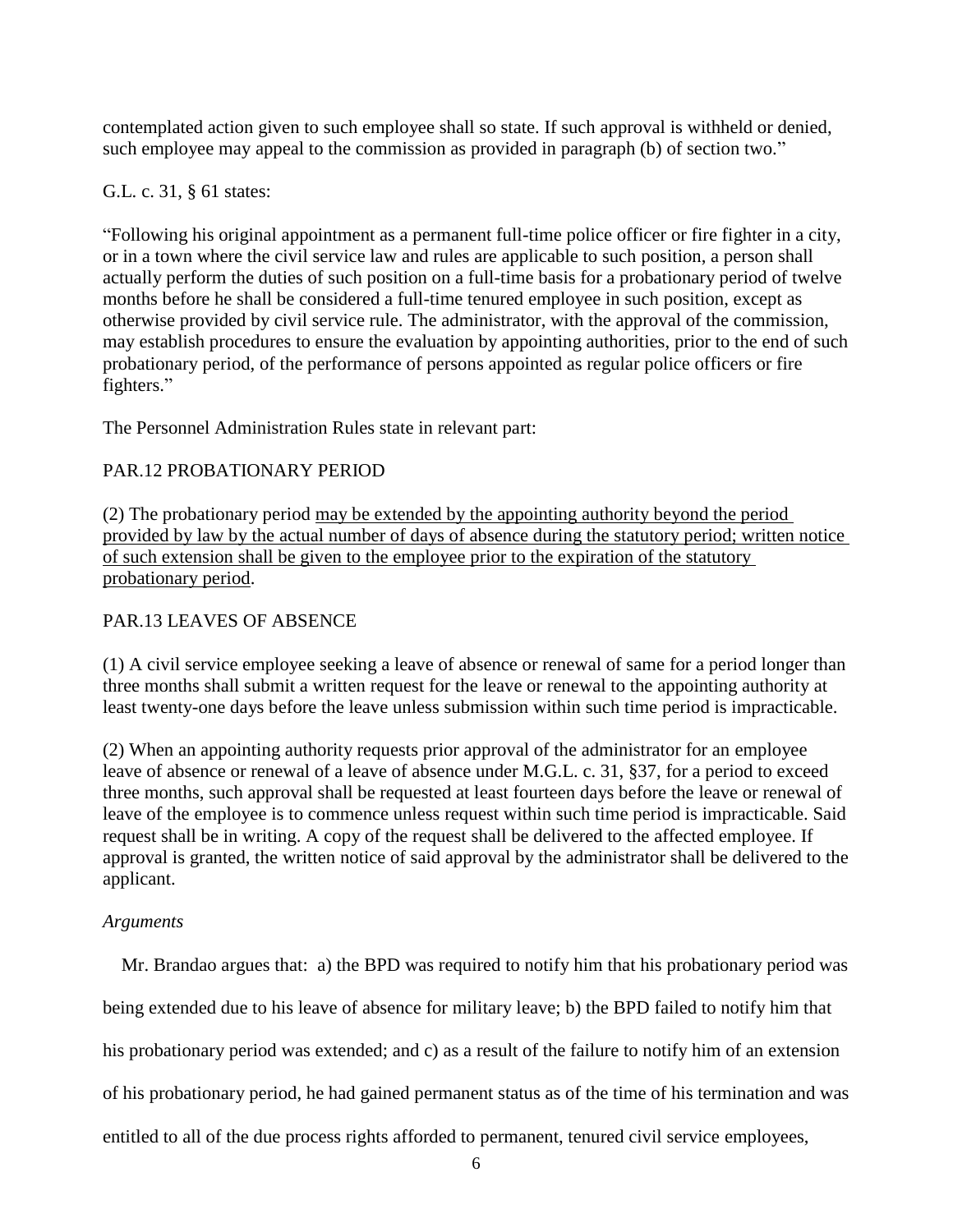which were not provided to him, warranting his reinstatement.

 The BPD argues that, since Mr. Brandao has not performed the duties of a police officer on a full-time basis for twelve months, he cannot be considered a tenured employee. The BPD argues that Mr. Brandao's military leave of absence was not an extension of the probationary period, but, rather, it tolled the probationary period, which does not require a notice under the Personnel Administration Rules. If such notice is required, the BPD argues that the Rules given to Mr. Brandao while enrolled in the Police Academy clearly state that leaves of absences toll the probationary period.

### *Analysis*

 Although it is not central to this appeal, Mr. Brandao's probationary period here *began* on June 16, 2017, the day he had completed all of the requirements of the Police Academy and, most importantly, *was sworn in as a Boston police officer*. This probationary period start date is consistent with prior Commission decisions and guidance offered by HRD dating back to 2003.

 The legislature provided for an *extension* of this probationary period for one reason: unsatisfactory performance of the probationary employee. In such cases, the Legislature stated that the probationary period could be extended for a maximum of two months, effectively increasing the number of months a probationary police officer shall actually perform the duties of such position on a full-time basis from twelve months to up to fourteen months.

 It is undisputed that Mr. Brandao, at the time of his termination, had not performed the duties of a police officer for twelve months. Although Mr. Brandao seeks to distinguish this appeal from the SJC's decision in Police Commissioner of Boston v. Cecil, 431 Mass. 410 (2000), the Court, in Cecil, unequivocally reinforced the need to actually perform the duties of a police officer for twelve months before becoming a permanent, tenured police officer.

In Cecil, the SJC summarized the facts found by the Commission as follows: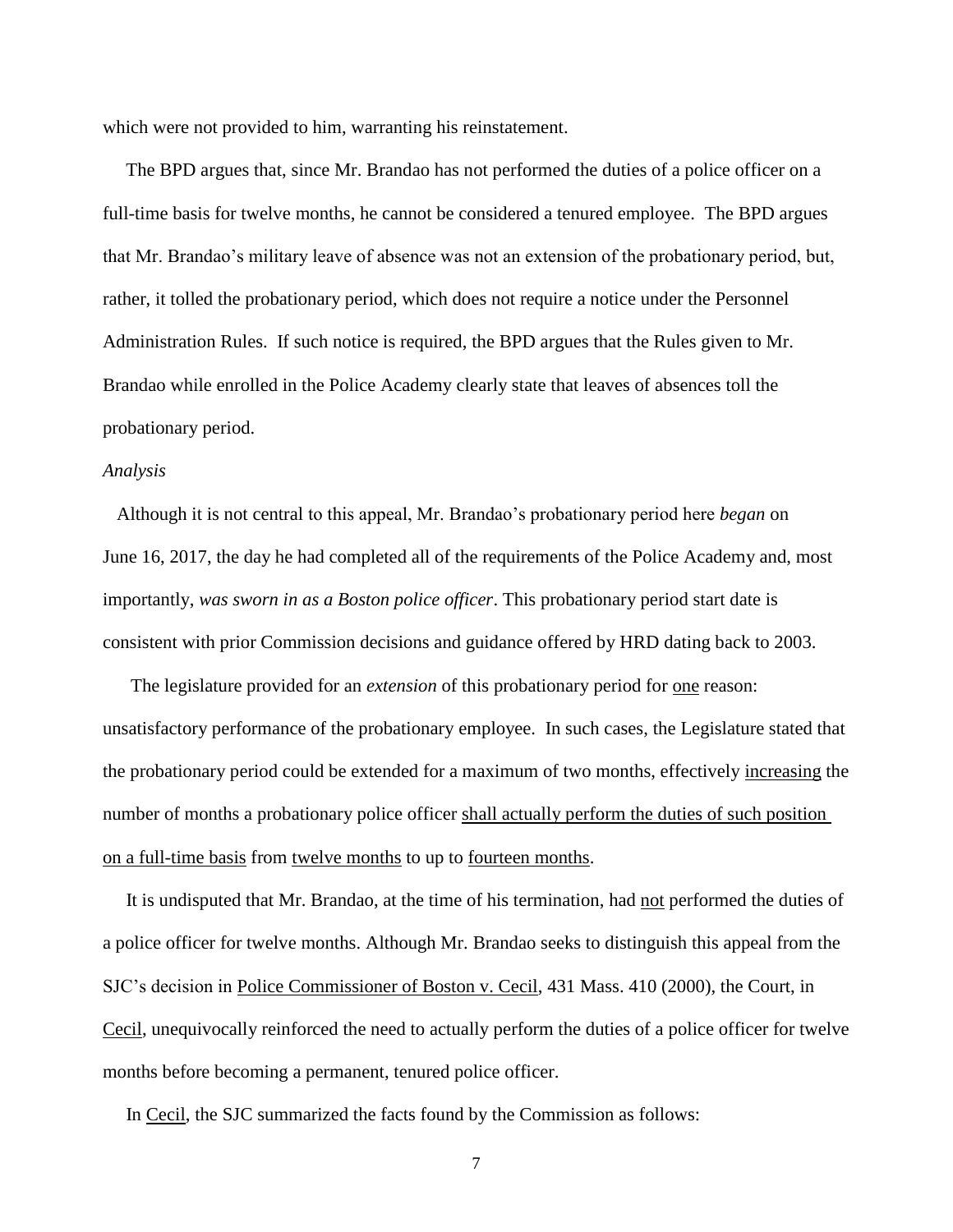"Cecil was appointed a Boston police officer on March 22, 1995, and thus began his one-year probationary period in the position. On March 12, 1996, the Probate and Family Court issued an ex parte protective order against Cecil pursuant to G. L. c. 209A. Cecil notified his captain of the existence of the order, as required by the department's rules and regulations, and that a hearing was scheduled for March 22. He surrendered his service weapon, also in accordance with the department's rules and regulations.

Cecil was the subject of an ongoing departmental investigation that had begun earlier in March, 1996, involving his marital circumstances, prior military experience, and a civilian complaint. As a result of that investigation, the bureau of internal investigations (bureau) had recommended that Cecil was unfit for duty.

The commissioner notified Cecil on March 13, 1996, that, effective the next day, he was being placed on paid administrative leave and relieved of his duties as a Boston police officer pending the outcome of the investigation. On March 21 the commissioner notified Cecil that pursuant to G. L. c. 31, s. 34[3], his probationary period was being extended for two months to May 21, 1996. No reasons for the extension were stated.

On March 22, 1996, the ex parte protective order was vacated. Accordingly, Cecil notified his captain and requested permission to return to his duties. He received no response. His request was renewed on March 25, 1996, by counsel, who also requested rescission of the extension of his probationary period. There was no response.

The bureau, as part of its ongoing investigation of Cecil, sought an evaluation of his fitness for duty from the department's medical unit. Cecil was evaluated by a psychologist during July, 1996, and a report was submitted to the bureau in October. On October 22 the commissioner notified Cecil pursuant to s. 34, fifth par., that his employment was terminated for unsatisfactory "conduct and capacity" during his probationary period. The letter referred to the psychological report and recent information indicating "a propensity for untruthfulness and violence . . . characteristics . . . unsuitable for a Boston [p]olice offficer.

Cecil appealed to the commission pursuant to G. L. c. 31, §§ 42 and 43, on October 29, 1996, and a hearing took place before the division of administrative law appeals. The administrative magistrate concluded that the department's use of the administrative leave to extend Cecil's probationary period of employment was inconsistent with the "basic merit principles" of civil service because it was intended, at least in part, to block his attainment of tenure and the accompanying job protections afforded by G. L. c. 31, §§ 41-45. The administrative magistrate also concluded that, absent statutory authority to extend or toll the probationary period of employment during an administrative leave, such leave can have no such effect, wherefore Cecil must be deemed to have completed his probationary period of employment and entitled to tenure. She recognized the legitimate purpose of the department's investigation into Cecil's conduct and capacity to serve as a Boston police officer, but discounted it for the reasons stated. She recommended that Cecil be recognized as having acquired tenured status such that the department was required to follow the procedural requirements of G. L. c. 31, §§ 41-42, before terminating his employment. She further recommended that Cecil be restored to his position with back pay. The commission adopted the findings of the administrative magistrate and ordered the recommended action. The Superior Court affirmed the decision of the commission.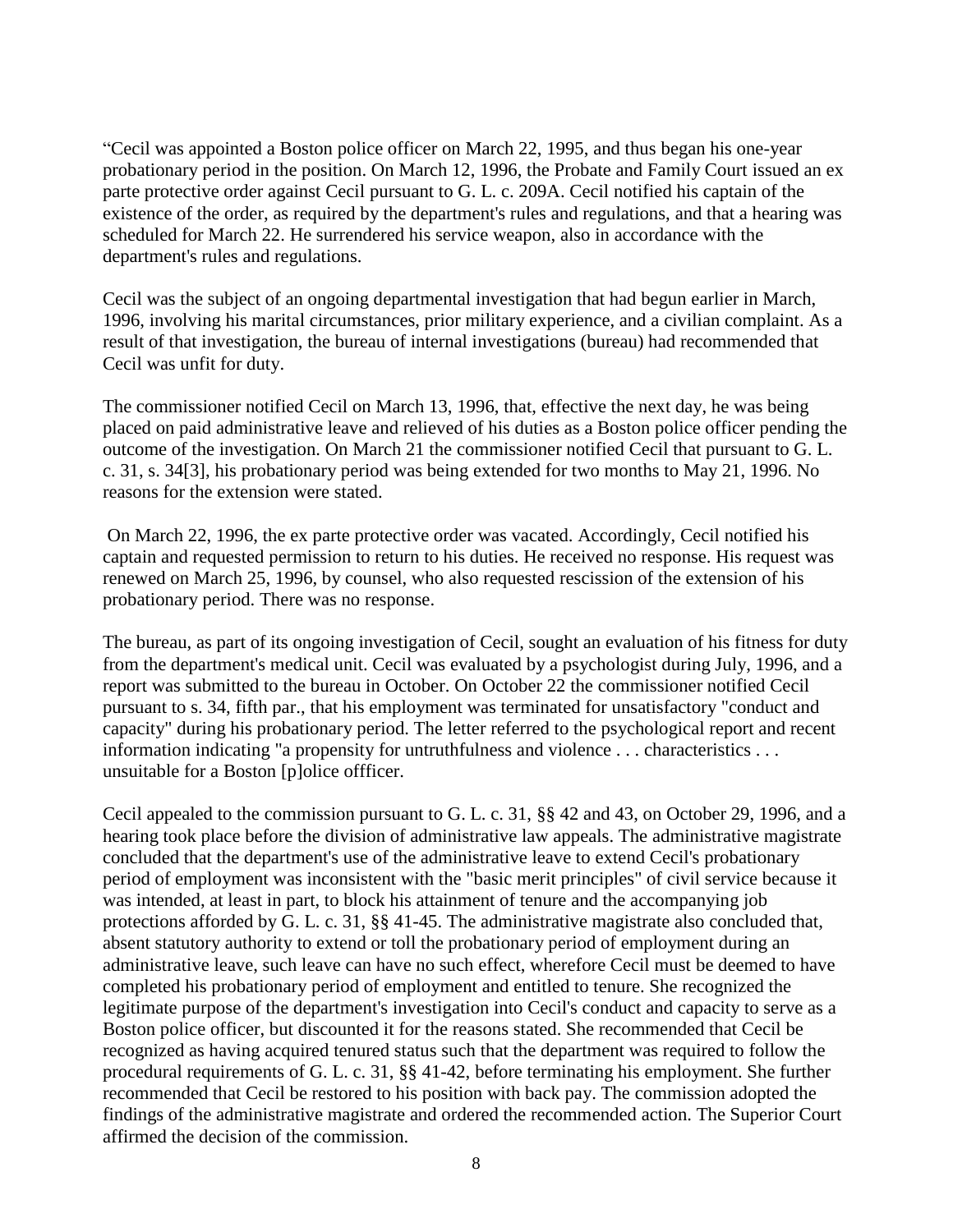The SJC offered the following analysis in overruling the Superior Court:

"When interpreting an earlier version of s. 34 we said that its "manifest purpose is that the fitness of an appointee be actually demonstrated by service within a probationary period." Younie v. Director of Div. of Unemployment Compensation, 306 Mass. 567, 570 (1940). This purpose is "designed to benefit the public." Leominster v. International Bhd. of Police Officers, Local 338, 33 Mass.App.Ct..121, 127 (1992). "With respect to police officers and fire fighters, in particular, the Legislature recognized the special need of a prolonged probationary period by extending the period from six months to one year. See St. 1977, c. 348, and now G. L. c. 31, s. 61. Courage, good judgment, and the ability to work under stress in the public interest and as part of an organization, are qualities that are not quickly perceived. **The policy of the statute is to ensure sufficient time for a careful determination whether they are present in sufficient degree." Id. Where s. 61 calls for a newly appointed police officer to "***actually perform the duties of such position on a fulltime basis* **for a probationary period of twelve months" (emphasis added), the intent of the Legislature could not be clearer.** The commission exceeded its authority when it credited Cecil the nine days he did not serve in his probationary period. (emphasis added)

The department has a legitimate interest in placing any officer on administrative leave pending the outcome of an investigation concerning that officer's fitness to continue serving. There is no challenge to the department's authority to take such action, nor is there any serious dispute here as to the department's basis for taking such action against Cecil. The commission concluded that, because the department could conduct its investigation against Cecil as a tenured employee just as easily as it could if he were a probationary employee, then he should not be deprived of the "basic merit principles" of civil service. That reasoning is hollow. **We have made clear that care must be taken "not to hobble the employer unduly in the process of selection for tenure because dislodgment thereafter is notoriously difficult; the rigidities in removing unfit tenured employees which have led to attempts at Federal reform teach a lesson as to the pretenure period also**." Costa v. Selectmen of Billerica, 377 Mass. 853, 860-861 (1979). The department proceeded judiciously in this case, taking care to make an informed decision as to Cecil's fitness. It did so out of fairness to him, because it was mindful of its responsibility to the public, and because of the time, training, and money it had invested in Cecil's appointment. It is not disputed that the commissioner could have sent Cecil a termination notice on March 13, 1996, based on the G. L. c. 209A order and the other matters then under investigation. The commissioner chose not to act in haste, and for that Cecil may receive no windfall. The commission's suggestion that the commissioner could have waited until Cecil was tenured before placing him on administrative leave disregards the commissioner's responsibility to the public as well as the public interest, and does nothing to legitimately advance "basic merit principles." (emphasis added)

The legitimacy of the need promptly to take a probationary officer out of service pending an investigation as to his fitness justifies the need for tolling his twelve-month probationary period, in the public interest. Other jurisdictions have taken this view. In Matter of Garcia, 225 A.D.2d 123 (N.Y. 1996), aff'd, 90 N.Y.2d 991 (1997), a probationary period was extended pending a fourteenmonth investigation into the propriety of an officer's response at the scene of a crime. The officer was placed on modified duty, not one of the statutorily permitted grounds for extending the period of probation, and the officer made an argument similar to that made here. The court concluded that "because [the officer] was not performing 'police duties,' " the probationary period was tolled. Id. at 126. The court reasoned that the tolling was "consistent with the function of probation, which is to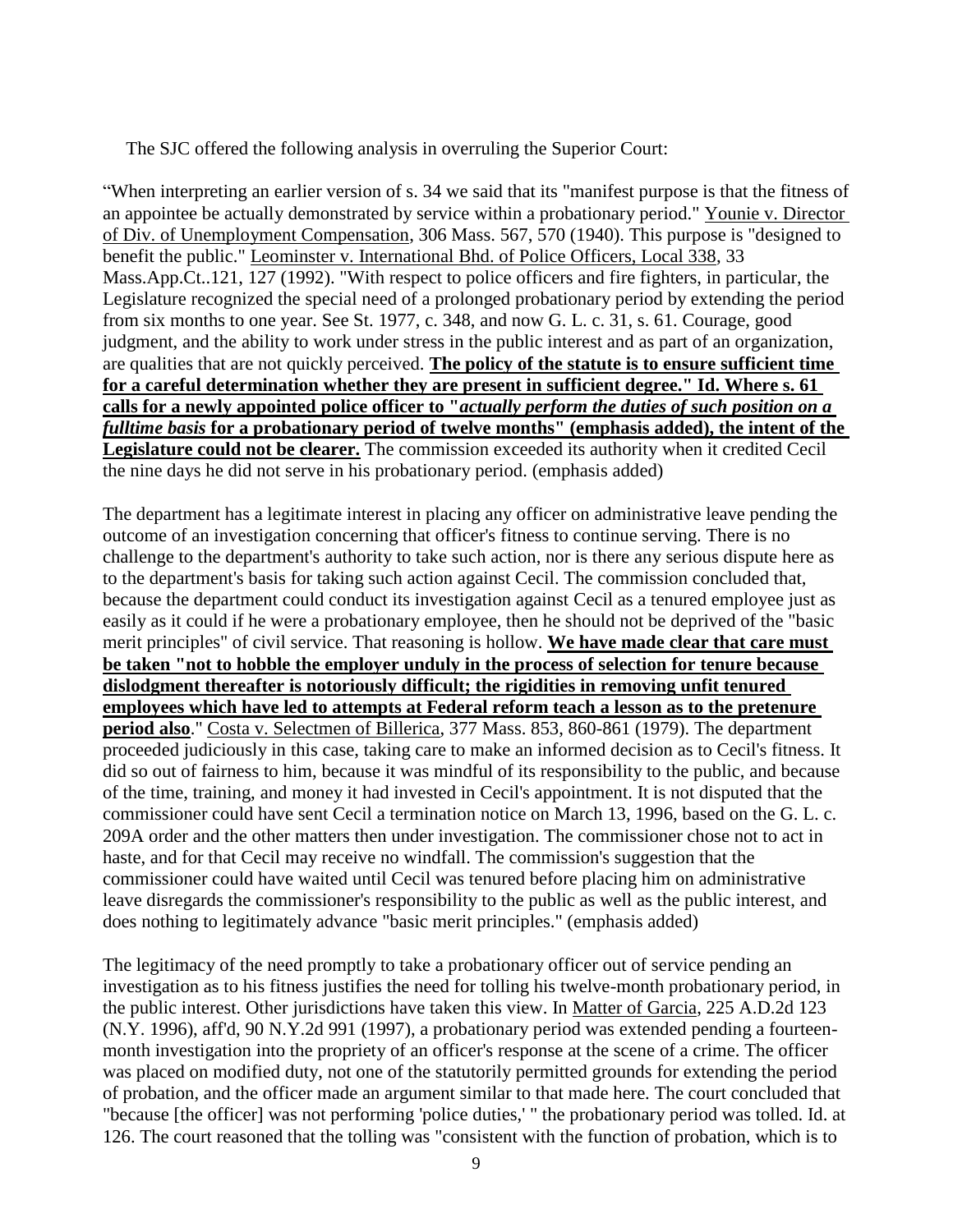permit the appointing officer the opportunity to evaluate the officer's merit and fitness to perform the duties of police work." Id. The court further reasoned that, consistent with the premise of probation, the department should not be denied the opportunity to conduct a complete and thorough investigation before taking action. Id. at 127. We think the court's reasoning in Matter of Garcia, supra, is applicable here.

The commission's expressed concern that tolling the probationary period pending an investigation opens the process to abuse is answered by the facts of the case. Cecil's leave was not indefinite, but tied to the outcome of the investigation. He was being paid his full salary while the investigation was being conducted, so the department had an interest in concluding the investigation in a timely fashion. See Pennsylvania Dep't of Pub. Welfare v. State Civil Serv. Comm'n, 707 A.2d 589, 591 (Pa. Commw. Ct. 1998) (probationary period may be extended for purpose of good faith evaluation and not as pretext for improper purpose).

Finally, Cecil argues that he was denied a "name-clearing" hearing. See Costa v. Selectmen of Billerica, supra at 862; Fontana v. Commissioner of Metro. Dist. Comm'n, 34 Mass.App.Ct. 63, 70 (1993). He is entitled to such a hearing, but he must request one within a reasonable time after the rescript issues herein. Such a hearing is independent of his termination.

We conclude that the paid administrative leave imposed on Cecil pending the outcome of the investigation into specific matters that affected his fitness to serve *tolled his probationary period,* and that such tolling was consistent with the purpose of probationary employment and the public interest. *The commission's conclusion that administrative leave could not toll the probationary period is an error of law*. (emphasis added)

The judgment of the Superior Court is vacated. The case is remanded to the Superior Court for the entry of a judgment setting aside the decision of the commission and affirming the commissioner's termination of Cecil's employment. The order for back pay is vacated."

Mr. Brandao rightfully points out that the underlying facts in Cecil are distinguishable from the

facts before the Commission as part of the instant appeal, including that the BPD provided Cecil

with notice that the paid administrative leave would impact his probationary period. However,

nothing in Cecil stands for the proposition that police officers, such as Mr. Brandao, can be

**granted tenure** without actually performing those duties for at least twelve months.

Mr. Brandao also argues that the Commission, in Patterson v. Town of Plymouth, 21 MCSR 650

(2008), previously ruled that the failure of the appointing to notify Patterson that his probationary

period was being extended due to a short medical leave, effectively required the police department

to credit that time toward the probationary period, giving Patterson tenure as a police officer. The

findings in Patterson do state that Patterson took a short-term medical leave and that he was not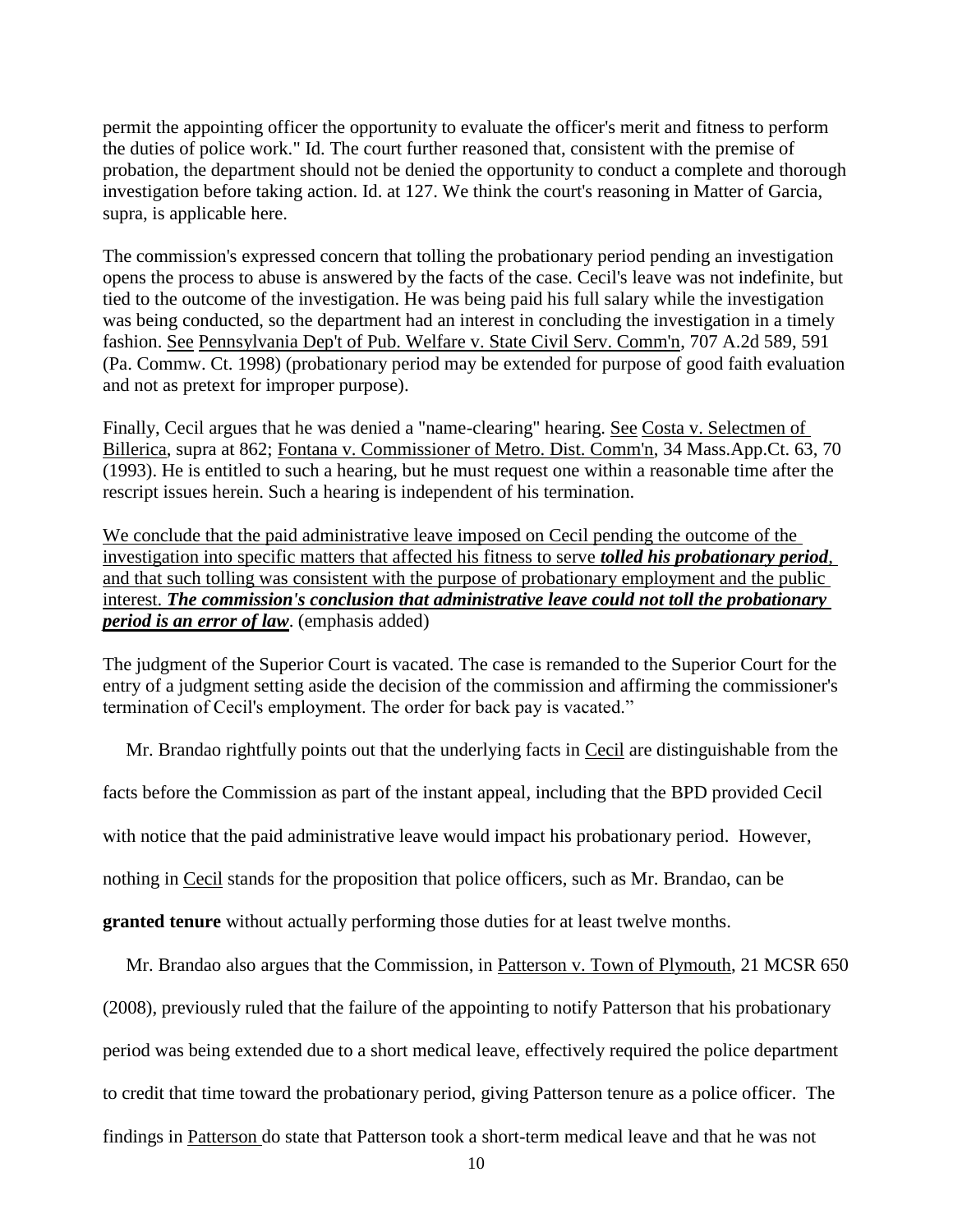notified that his probationary period was being extended. Based on a full reading of the decision, it appears that Patterson could only be considered tenured if those weeks on leave were credited toward the probationary period. The Commission's analysis in Patterson does not explicitly draw that conclusion, however, and more importantly, the primary issue in Patterson appeared to be when the probationary period *began* --- at the time of being sworn in as a police officer or days later when Patterson worked his first shift.

 The Commission has more squarely addressed the issue of an alleged lack of notice in cases unrelated to performance-related extensions in Andrade v. City of Cambridge, 31 MCSR 90 (2018) (currently pending appeal in Superior Court). In Andrade, the City, approximately six weeks prior to the expiration of Mr. Andrade's probationary period, placed him on paid administrative leave after he was arrested for a domestic assault and battery. Mr. Andrade never returned to performing his duties as a firefighter and the City terminated him several months later. The City never notified Mr. Andrade that this paid administrative leave would interrupt his probationary period.

In Andrade, the Commission concluded:

"That leaves the more substantive issue of whether the City's failure to extend Mr. Andrade's probationary period under Section 34 resulted in Mr. Andrade becoming a tenured employee, notwithstanding the requirement in Section 61 that firefighters must perform the duties of the position for twelve months before obtaining tenure.

While it is true that, in Cecil, the Boston Police Department extended Cecil's probationary period under Section 34, pending an internal investigation, the SJC's decision, when read in its entirety, emphasizes the Legislature's clear intent on ensuring that firefighters and police officers *actually perform the duties of the position for twelve months* prior to obtaining tenure stating:

*'Where s. 61 calls for a newly appointed police officer to "actually perform the duties of such position on a fulltime basis for a probationary period of twelve months", the intent of the Legislature could not be clearer. The commission exceeded its authority when it credited Cecil the nine days he did not serve in his probationary period.'(emphasis added)*

Further, just as in Cecil, there is no serious dispute regarding the legitimacy of the City's decision to place Mr. Andrade on paid administrative leave as he had just been arrested for the serious charge of domestic assault and battery. The City's failure to extend Mr. Andrade's probationary period under Section 34 did not result in Mr. Andrade *actually*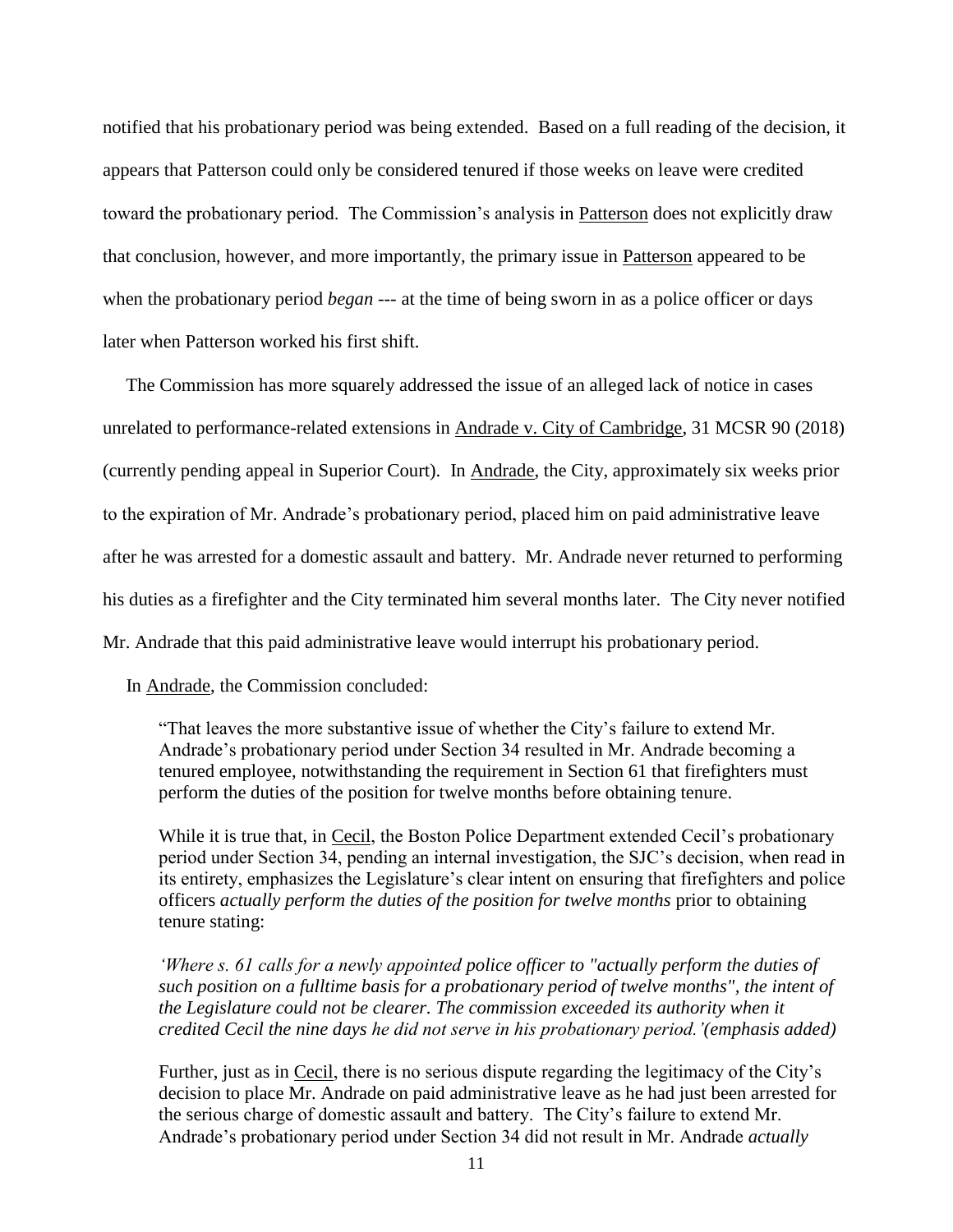*performing the duties of firefighter for the twelve months* as required by the Legislature in Section 61 and, for that reason, Mr. Andrade's probationary period had not ended at the time he was terminated."

 Just as in Andrade, the parties in the instant appeal do not dispute that Mr. Brandao had *not actually performed the duties of police officer for twelve months at the time of his termination*.

Thus, his probationary period had not ended at the time of his termination and he had not become a permanent, tenured police officer.

 That leaves the issue of whether, as argued by Mr. Brandao, the Personnel Administration Rules, carve out an exception to the statutory requirement that an employee is actually required to perform the duties of a police officer before gaining tenure. They do not.

 As referenced above, the statute allows for *one* circumstance in which a probationary period can be *extended* requiring the probationary police officer or firefighter to actually perform the duties of police officer or firefighter for up to two *additional* months. That extension, and *additional* work requirement, may occur only when the appointing authority has documented performance-related issues and provided the police officer or firefighter with proper notice in a timely manner. Failure of the appointing authority to follow these requirements, including providing the employee with notice, results in the probationary period not being extended and no *additional* hours of work being required of the police officer or firefighter in order to obtain tenure. Failure to provide the employee with notice does *not* relieve the probationary employee of the *statutory* requirement of the probationary employee to actually perform the duties of a police officer or firefighter before obtaining tenure.

 The PARs cannot supersede the statutory requirement of having to actually perform the duties of a police officer or firefighter for twelve months before obtaining tenure, nor do I believe they were intended to. As referenced above, PAR 12.02 states:

12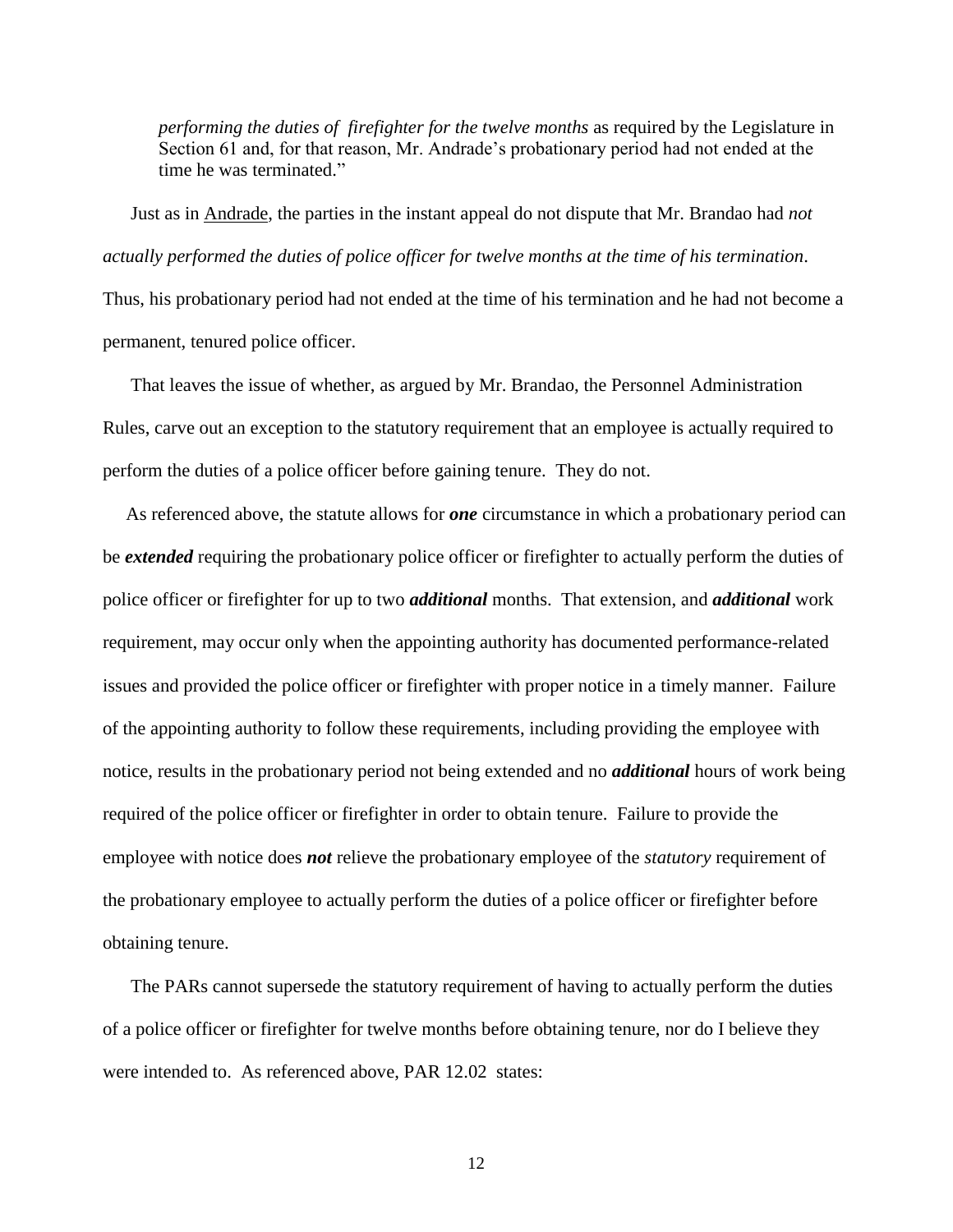#### "PAR.12 PROBATIONARY PERIOD

(2) The probationary period may be extended by the appointing authority beyond the period provided by law by the actual number of days of absence during the statutory period; written notice of such extension shall be given to the employee prior to the expiration of the statutory probationary period."

 Although PAR 12.02 references an "extended" probationary period and an "extension" of the probationary period, it does not – and cannot – actually be referring to an extension in the statutory sense, which term appears only once in the context of performance related extensions of the probationary period, that provides for up to a total of fourteen months of "actual performance" before the employee obtains tenure.

 Rather, when read in the proper context, the PARs are clearly referencing additional reasons why a probationary period may be "postponed" (or tolled) absences other than the reasons listed in Section 34 (illness and educational leave). Put another way, the PARs are referring to circumstances in which the *period of time* during which the employee must actually perform the duties for twelve months is being tolled. For example, under PAR 12.02 the BPD may extend the *period of time* that an employee on military leave, such as Mr. Brandao, is given to actually perform the duties of a police officer for twelve months. On the one hand, HRD's rule would not (and could not) enable an appointing authority, other than for performance-related reasons for which specific notice is given, to require the employee to perform the duties of said position for more than twelve months. On the other hand, HRD is fully justified to conclude and provide by rule, that many circumstances beyond illness and educational leave could trigger the need for a postponement or tolling of the probationary period. Importantly, the statutory provisions for postponing or tolling the probationary time for employees on sick or educational leave explicitly state that the employee is not relieved from actually performing the duties for the required number of months before obtaining tenure and there is no statutory notice required in those circumstances. While the PARs can be used to expand the list of reasons for a postponement or tolling, they cannot

13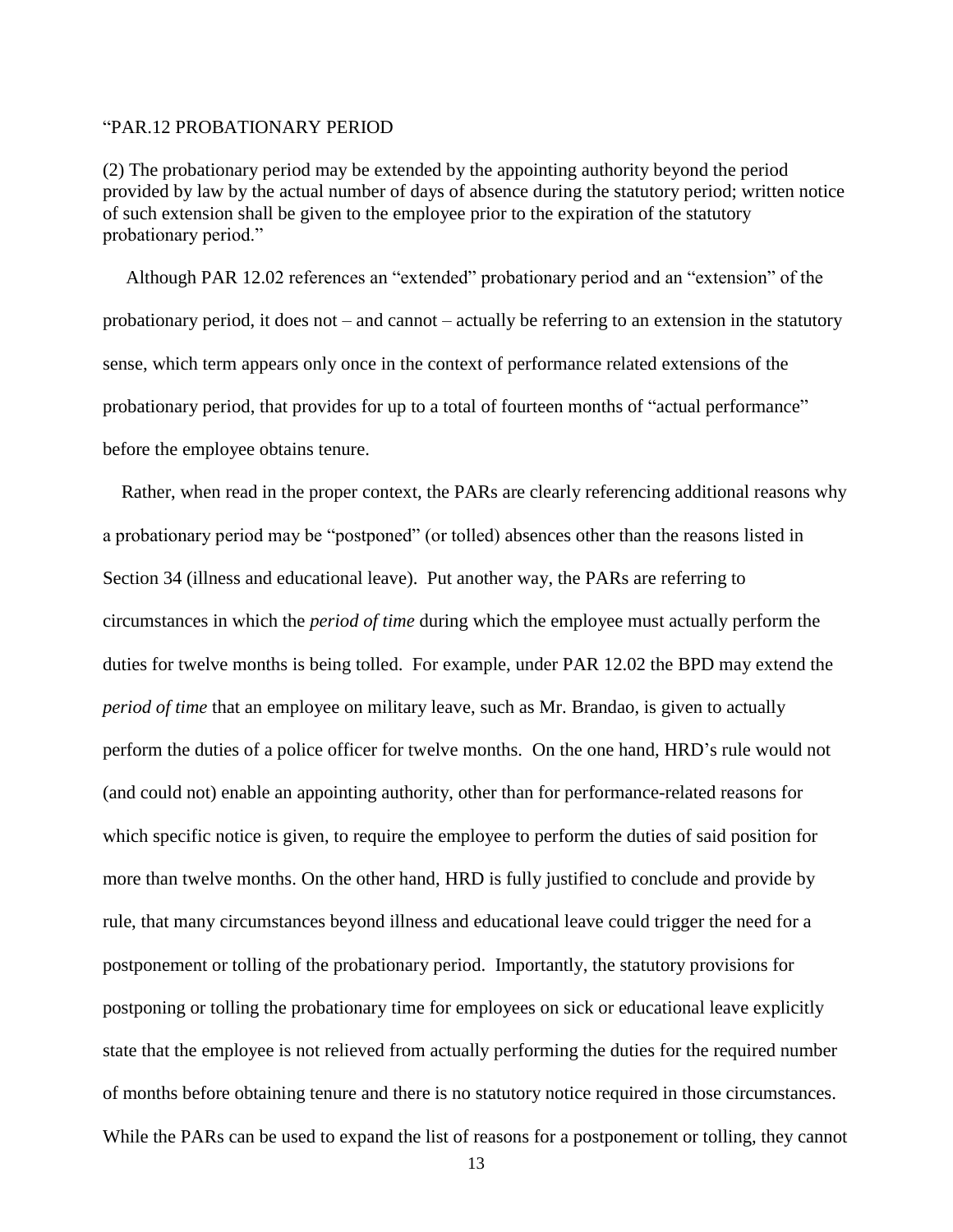be used to override and restrict application of the unequivocal requirement mandated by statute and judicial instruction that a probationary police officer or firefighter actually perform the duties of the position for twelve months before obtaining tenure. I do not construe the HRD rule to intend to impose a notice requirement on the appointing authority that absences for additional reasons will postpone or toll the statutory twelve months' period of service as required by law.

 Assuming, arguendo, that the PARs could override the statute in this regard, the BPD did provide Mr. Brandao with fair notice when he first enrolled in the Police Academy, that a probationary period does not include time spent on a leave of absence.

### *Conclusion*

 Mr. Brandao had not performed the duties of a probationary police officer for twelve months at the time of his termination. As such, he was not entitled to the due process rights afforded to

tenured civil service employees. For this reason, Mr. Brandao's appeal under Docket No. D1-19-

087 is hereby *dismissed*.

Civil Service Commission

*/s/ Christopher Bowman* Christopher C. Bowman, Chairman

By vote of the Civil Service Commission (Bowman, Chairman; Camuso, Ittleman, Stein and Tivnan, Commissioners) on July 18, 2019.

Either party may file a motion for reconsideration within ten days of the receipt of this Commission order or decision. Under the pertinent provisions of the Code of Mass. Regulations, 801 CMR  $1.01(7)(1)$ , the motion must identify a clerical or mechanical error in this order or decision or a significant factor the Agency or the Presiding Officer may have overlooked in deciding the case. A motion for reconsideration <u>does not</u> toll the statutorily prescribed thirty-day time limit for seeking judicial review of this Commission order or decision.

Under the provisions of G.L c. 31, § 44, any party aggrieved by a final decision or order of the Commission may initiate proceedings for judicial review under G.L. c. 30A, § 14 in the superior court within thirty (30) days after receipt of such order or decision. Commencement of such proceeding shall not, unless specifically ordered by the court, operate as a stay of the Commission's order or decision. After initiating proceedings for judicial review in Superior Court, the plaintiff, or his / her attorney, is required to serve a copy of the summons and complaint upon the Boston office of the Attorney General of the Commonwealth, with a copy to the Civil Service Commission, in the time and in the manner prescribed by Mass. R. Civ. P. 4(d).